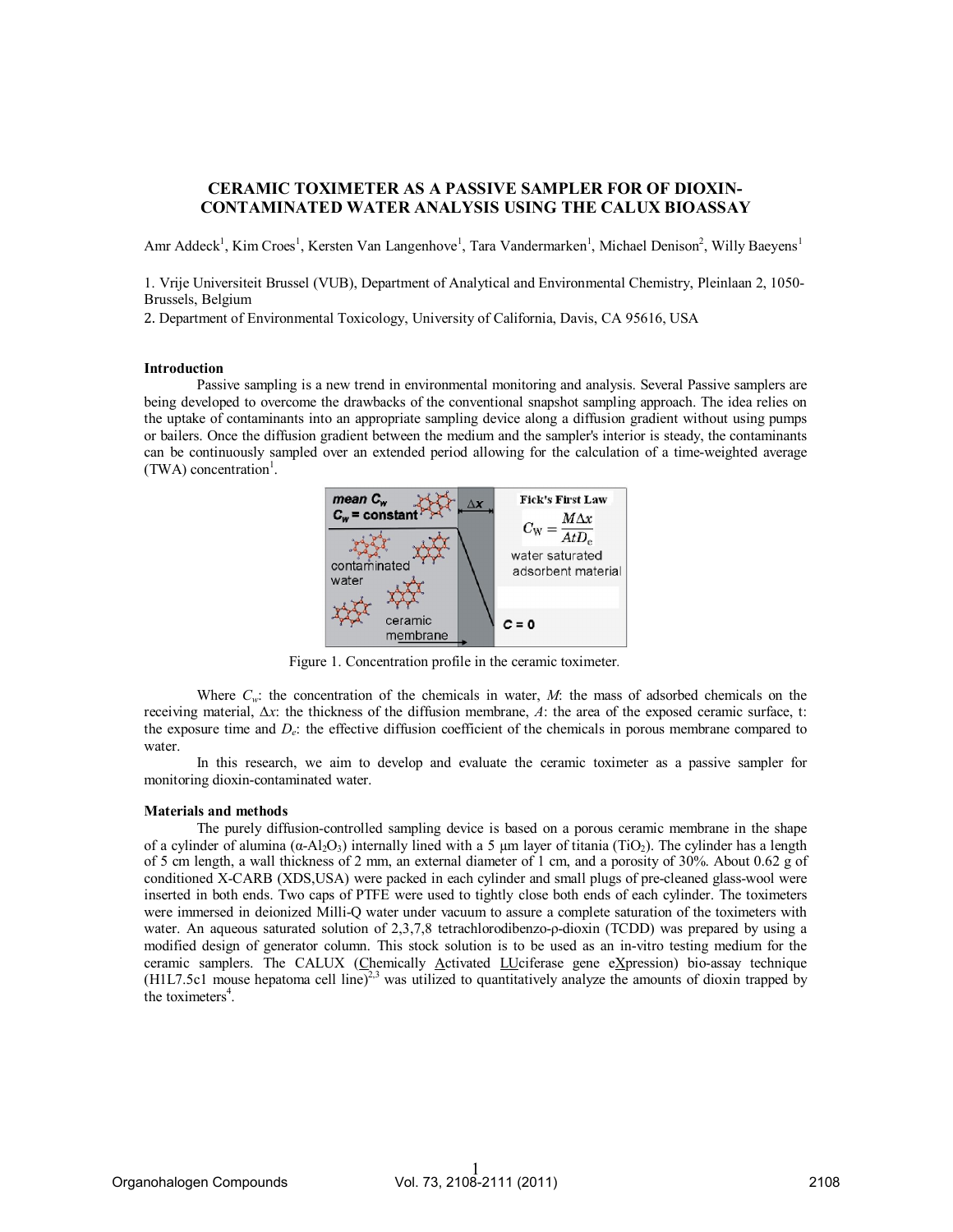#### Results and discussion:

The concentration of the prepared TCDD saturated solution was  $6.70\times10^{-5}$  mg/L which is within the saturation levels previously reported in literature<sup>5</sup>. After four months, the concentration decreased to 2.5 times of starting value, probably due to the sorbtion of TCDD on the glass walls of the reservoir. From that point on, the concentration remained almost constant probably due to reaching an equilibrium state between sorbed and free TCDD molecules. A working concentration of 0.00135 ng/mL was obtained by diluting this saturated solution. Ceamic toximeters were immersed in this working solution and extracted at different times (24, 48, 72, 96, 120, and 168 hours) during several cycles<sup>4</sup>. A standard dose-response curve was obtained by plotting the CALUX response (%RLU, Relative Light Units) of 10 standard TCDD solutions (in DMSO) against their concentrations (Figure 2).



Figure 2. Example of a 10-point standard TCDD calibration curve

The amounts of dioxin extracted from the dosimeters and testing solutions were obtained by fitting their measured CALUX response on the calibration curve. A single point estimate is better not to be used since this can bias the results<sup>6</sup>. The best way to determine the BEQ-concentration of 2,3,7,8-TCDD trapped in the ceramic toximeter is by establishing a (full dose) dilution curve of the sample with the CALUX bioassay. Therefore, one dilution point was measured to determine the amount of trapped material. Depending on the % RLU induction, choice of further dilutions was decided.



Figure 3. An overview of the dilution curves for two ceramic dosimeters with exposure times of 96 and 168 h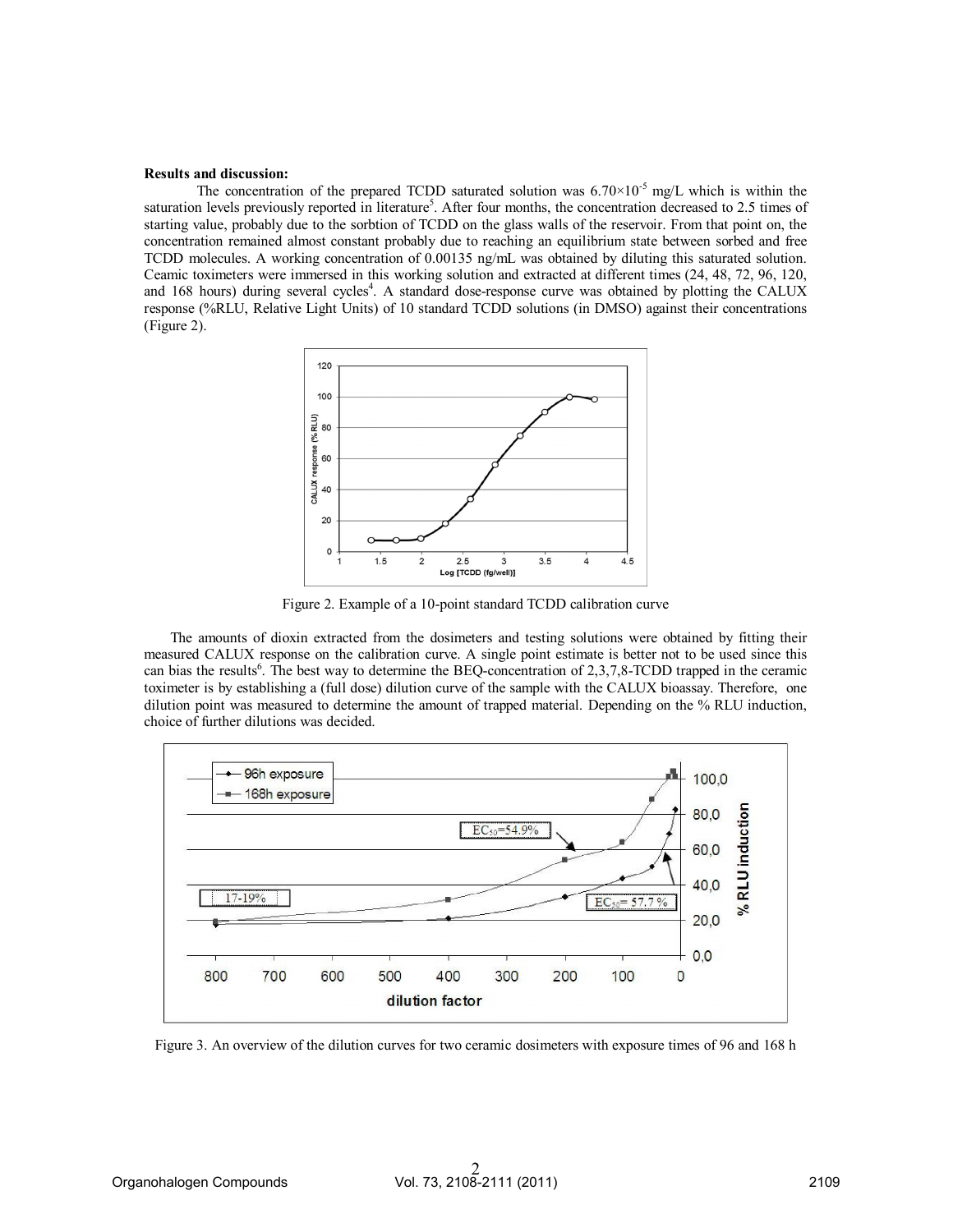Figure 3 gives an overview of the full dose dilution curves for two ceramic dosimeters after an exposure to the saturated TCDD working solution of respectively 96 and 168 h. For the ceramic tube that was in the TCDD solution for 168 h, a maximum around 100% induction was found, while at dilution factor (df) of 800, the full dose curve was leveling off to a minimum level (DMSO). For the dosimeter at time 96 h, the maximum was not yet reached at df 10, but since the slope of the curve is still steep, it can be expected that the maximum will also be around the theoretical maximum of 100% RLU induction. The amounts of dioxin trapped by the toximeter was increasing with time, which is helpful to obtain the time-weighed average concentration required for the field application of this toximeter in monitoring the dioxin-contaminated waters (Figure 4).



Figure 4. Amounts of TCDD trapped on the toximeter with time

Assuming that the movement of the TCDD molecules to the inner part of the ceramic dosimeter is based solely on diffusion, the accumulated mass can be described according to Fick's first law of diffusion<sup>7</sup>:

$$
M = D_e \Delta C A t / \Delta x
$$
 (Equation 1)

Where: *.* Δ*C*: the concentration of the chemicals in water (assuming that the concentration on the internal linter of the dosimeter = 0), *M*: the mass of adsorbed chemicals on the receiving material, ∆*x*: the wall thickness of the cylinder (2 mm),  $\hat{A}$ : the area of the exposed ceramic surface (1257 mm<sup>2</sup>),  $\hat{t}$ : the exposure time and  $D_e$ : the effective diffusion coefficient of the chemicals in porous membrane compared to water. The effective diffusion coefficient (*De*) refers to alteration in diffusion of analytes (TCDD) in the porous ceramic membrane compared to water according to Archie's law<sup>1</sup>:

$$
D_e = D_w \varepsilon^m \tag{Equation 2}
$$

Where  $D_w$  *is* the diffusion coefficient of TCDD in water which has a reported mean value of 5.11 x 10<sup>-5</sup> m<sup>2</sup>/d at 25 °C. *ε* is the porosity of the ceramic membrane (0.30) and *m* is Archie's law exponent, which ranges from 1.5 to about 2.5 in calibration experiments in the laboratory and the value of 2.0 was determined and applied based on previous calibration experiments of the ceramic dosimeter<sup>7</sup>. The diffusion coefficient (*D<sub>e</sub>*) of TCDD in the ceramic toximeter was  $9.062 \times 10^{-6}$  and  $9.928 \times 10^{-6}$  m<sup>2</sup>/d depending on the trapped masses at 96 and 120 h respectively. The difference in *De* might be caused by the decrease of the testing solution concentration with time due to the continueous traping of TCDD by dosimeter. This changing in concentration is one major chalenge during the laboratory evaluation and calibration of the ceramic sampler. In the future field application, temperature would be the only parameter to be determined during the sampling period because of its impact on diffusivity.

The Blank experiments carried out for ceramic cylinders which were used several times with clean-up procedures between every two successive uses, showed contamination of the cylinders starting from the third cycle of use. This means that it is advisable to discard the cylinders at that point.